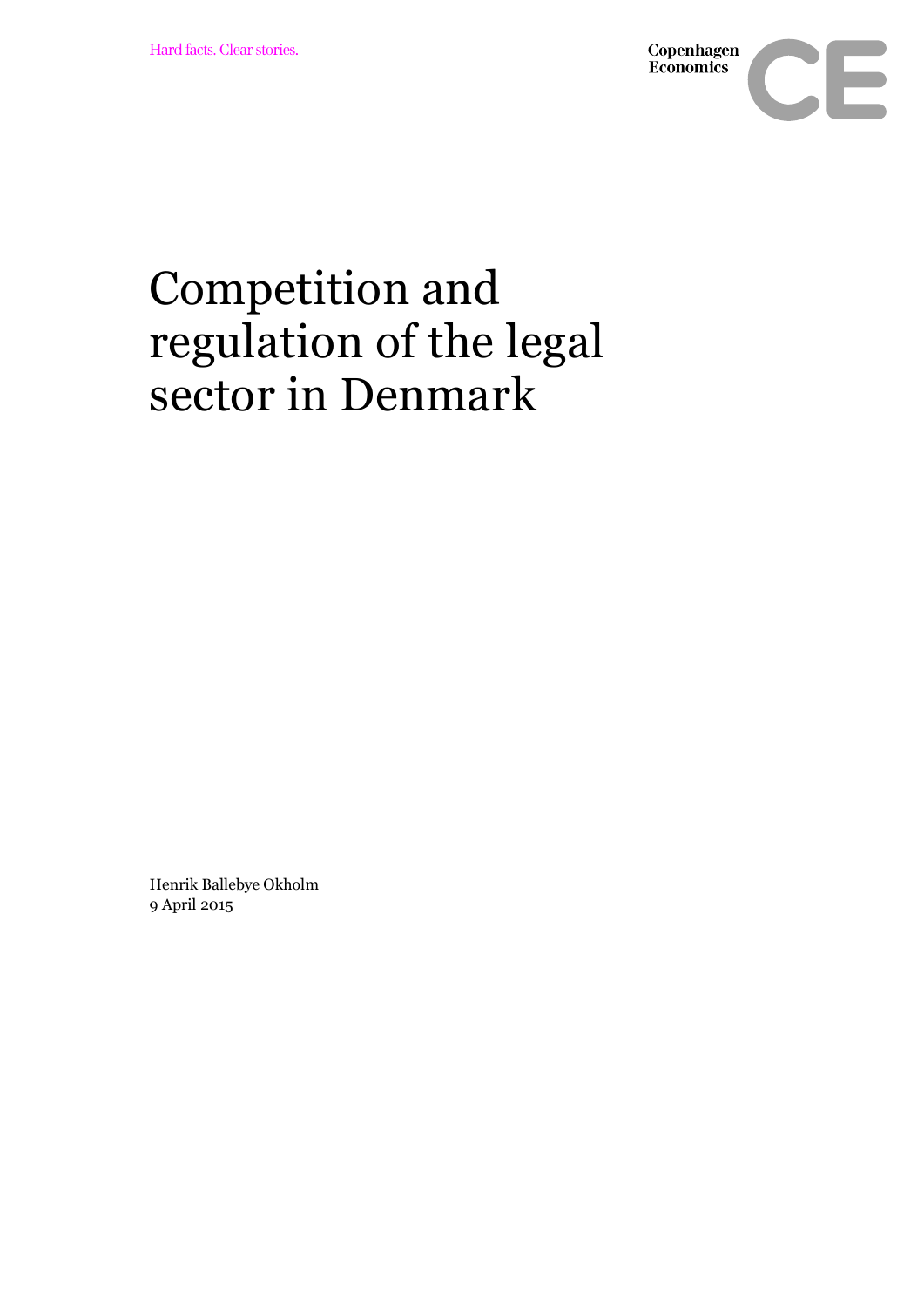Competition and regulation of the legal sector in Denmark

Author(s):

Ph.d. Henrik Ballebye Okholm, Partner, Simen Karlsen, Managing Economist, Jacek Przybyszewski, Analyst, Martin Hvidt Thelle (QA), Partner, samt forskningsassistenter.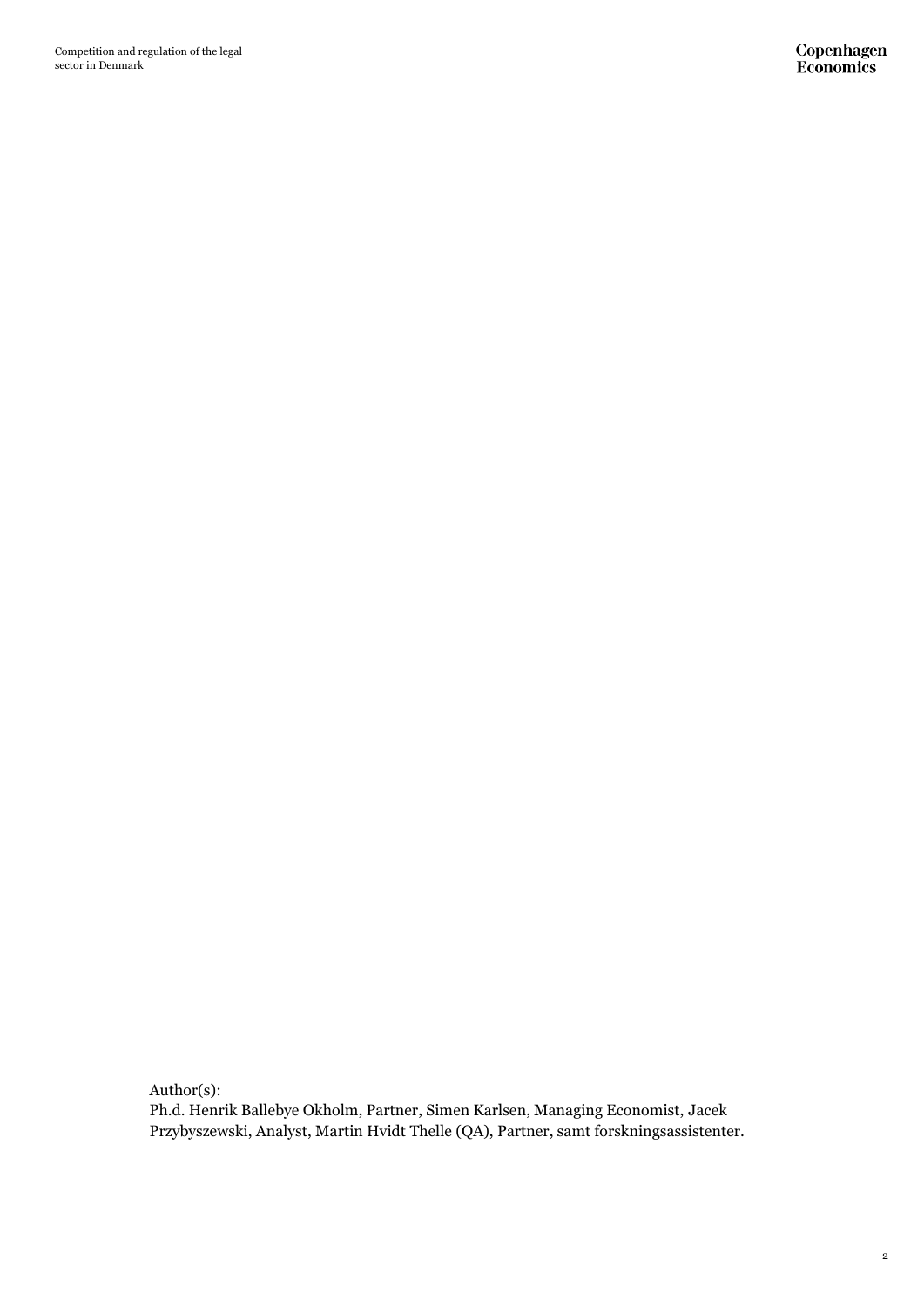## Executive summary

*This note contains an English translation of the executive summary of the Danish report "Konkurrence og regulering i advokatbranchen", dated 02 December 2014.* 

An inter-ministerial committee set up by the Danish government as part of Growth Package 2014 is analysing the legal profession. The purpose is to examine whether changes in the regulation of the legal profession create more competition and lead to lower prices of legal assistance, inter alia, to ensure the competitiveness of the legal profession.

The Danish Bar and Law Society and the Association of Danish Law Firms have asked Copenhagen Economics to examine the regulation of the legal profession and assess advantages and disadvantages of liberalising the legal profession further.

Liberalisation can benefit competition in the legal profession, lead to lower prices and thus economic gains. However, it is also important to ensure that liberalisation does not lead to harmful consequences, which can counteract or completely neutralise the possible gains. A balanced liberalisation to the advantage of the Danish society will therefore require exact balancing of advantages and disadvantages.

Liberalisation can benefit consumers through increased competition. This happens when liberalisation removes barriers that make it difficult to establish a business or when removing other barriers that restrict law firms. The specific conditions of the business in question will determine to what extent liberalisation will increase competition. A number of circumstances of the Danish legal profession indicate that the potential gain from liberalisation is limited. The reason is twofold:

Firstly, there is a greater potential for enhancing competition through liberalisation if competition is weak. However, there is no indication of weak competition in the legal profession. There is a large number of law firms in Denmark. These firms compete both amongst each other, against other advisers and against foreign lawyers. Furthermore, law firms compete with in-house lawyers in private corporations and organisations. The number of in-house lawyers has more than tripled in the last ten years. Law firms have consequently experienced increased competition.

Secondly, there is a greater potential for increasing competition through liberalization, if consumers are very concerned about the price and therefore react to price competition. Indications show increased price competition, especially with large business clients. However, indications also show that customers are more concerned with quality than with price, which means that further liberalisation will probably not lead to significant price reductions.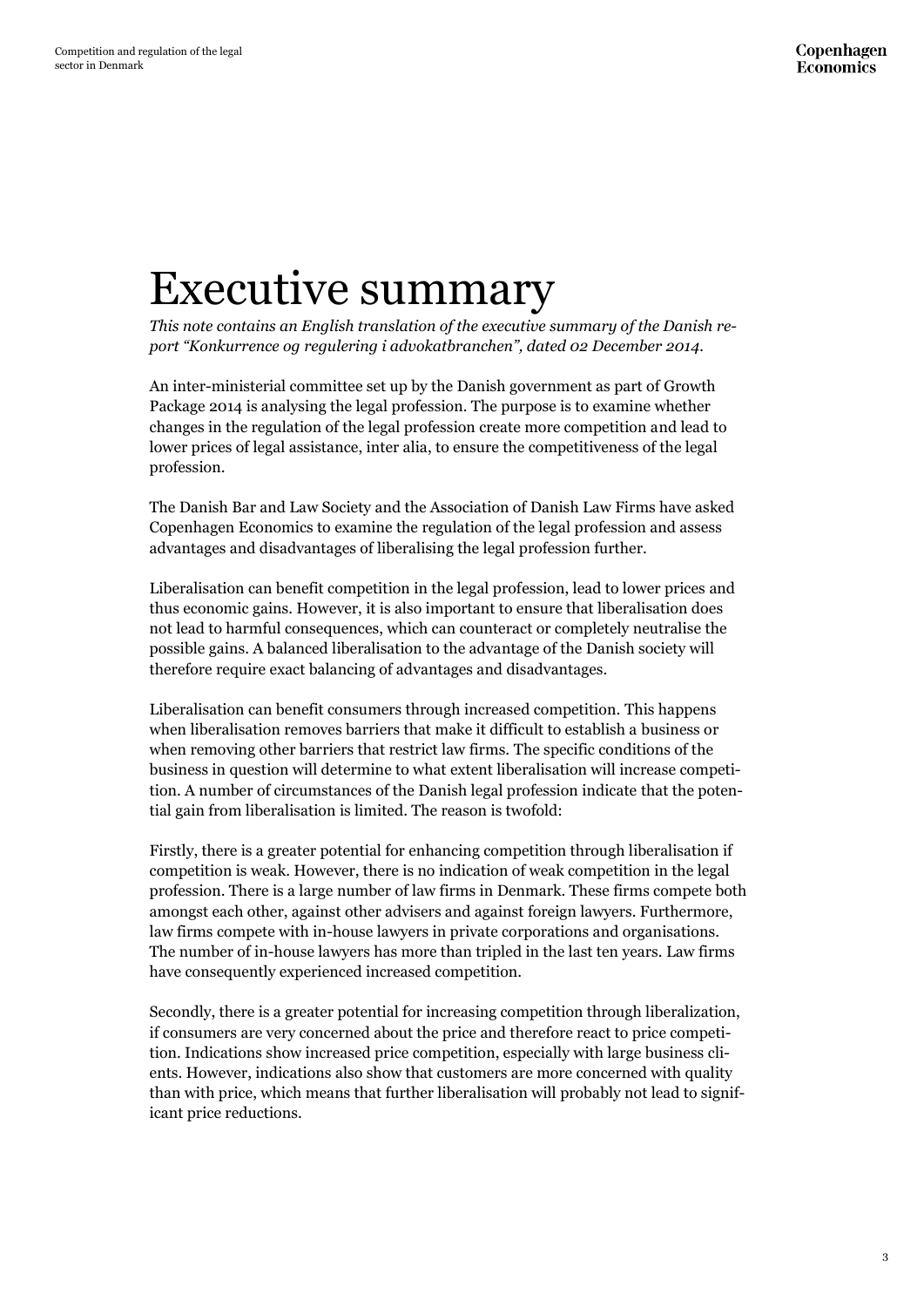However, liberalisation could also damage consumers and society. It is already difficult for the clients to assess the quality of legal services. Therefore, if liberalisation reduces the requirements for legal advisers, it could affect the quality of the lawyers' work. In particular, the problem will hit private clients and small enterprises, which find it most difficult to assess the quality of the lawyers' work and therefore have a higher need for protection.

Liberalisation could also have damaging consequences if it decreases the independence of the lawyers or the quality of their court work. The citizens' access to independent lawyers is a prerequisite for ensuring access to justice and furthermore the lawyers' work in court contributes 'case law' to the benefit of the whole society.

We have examined the economic consequences of five possible initiatives:

*Firstly,* we have examined the consequences of liberalising the ownership rules. Today, law firms can only be owned by people who work in the firm, and lawyers must own at least 90 percent. A liberalisation can consist of (i) increasing the limit of how much non-lawyers can own; (ii) opening up for external owners who do not work in the firm; and/or (iii) making it possible for foreign law firms to own law firms in Denmark.<sup>1</sup>

The advantages of modifying the rules of ownership are that the new owners can add other competences and create another pressure from the owners and thereby increase the productivity of the law firms. We conclude that the advantages are limited. Partly because only one law firm has made a non-lawyer a co-owner. Partly because we conclude that external owners can only create limited additional value because external owners can hardly run a law firm much more effectively than lawyers. Partly because we conclude, based on a number of interviews, that the Danish market is too small and uninteresting for foreign law firms. This modest market foundation has meant that foreign establishments in Denmark have been unsuccessful.

The disadvantages of modifying the rules of ownership are that the lawyers' independency can be challenged. The clients can, therefore, not be sure that the lawyers only represent the clients' interests. This creates a risk of lower quality in the legal advice, which is harmful to society. The risk is especially high in the case of external owners, because external owners increase the risk of conflicts of interest. Therefore, a modification of the rules of ownership will require the implementation of new regulation to protect consumers. This has happened in Sweden (which allows foreign law firms to own law firms in Sweden) and in England and Wales (which allow external owners).

 $\mathbf{1}$ 

<sup>1</sup> Today foreign law firms can meet the ownership rules by registrating the foreign lawyers as lawyers in Denmark or by letting the Danish department be owned by Danish partners.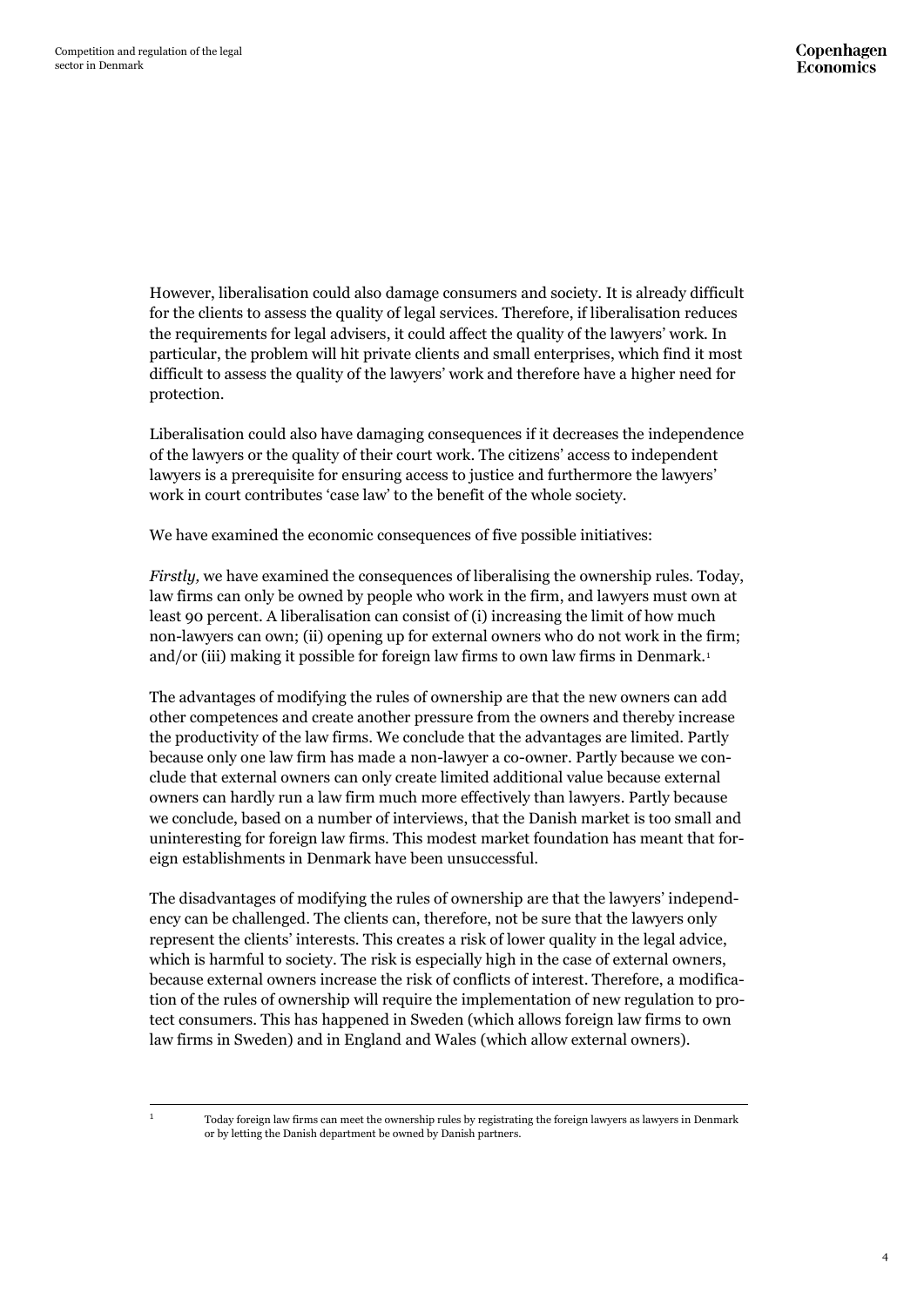Secondly, we have examined the possibility of modifying the lawyers' monopoly of representing a client in a court of law further. In most cases, only lawyers can represent others in a court of law. However, since the lawyers' monopoly on representing clients in court was modified in 2008, it has been possible for other advisers than lawyers to represent their clients in court in a number of smaller cases.

The direct advantages of modifying the lawyers' monopoly of representing a client in court are increased competition from other advisers than lawyers, which could in principle lead to lower prices. However, we conclude that the lawyers' monopoly of representing a client in a court of law hardly has any real effect on competition. Experience shows that consumers still use lawyers for less complicated cases. In Sweden, almost only lawyers represent clients in court, even though there is no – and never has been – any monopoly on representation in Swedish courts. We therefore conclude that further modifications will have a limited effect.

The disadvantages of modifying the lawyers' monopoly of representing a client in a court are the risk of wrong counselling and less effective case handling, if less experienced advisers represent others in court. This can lead to significant economic losses. Not only to the client who risks losing in court, but also to society. The case handling can be slower and more expensive. Moreover, an error done by an adviser can lead to a wrong court ruling. This will harm the parties of the specific case, but may also affect parties in future cases due to precedence.

*Thirdly,* we have examined the consequences of modifying the education requirements. The advantage of modifying the education requirements is that it can increase the number of lawyers. However, there is no lack of educated lawyers. Actually, the number of lawyers has increased even though the education requirements were strengthened in 2008. Therefore, the competitive effect of a modification will probably be modest. The disadvantage of modifying the education requirements is the risk of a lower quality.

*Fourthly*, we have examined whether the rules for code of conduct (ethical rules for lawyers adopted by the General Council of the Danish Bar and Law Society) restrict competition. The present regulation of the code of conduct is characterised by quasiregulation: Public legislation determines the overall frames of the code of conduct while the daily and more detailed regulation is made within the framework of the Danish Bar and Law Society (The Disciplinary Board) and ultimately in the courts. We conclude that quasi-regulation is appropriate for the legal profession. We also conclude that the present structure of regulation does not restrict competition in the legal profession. Therefore, a modification of the present code of conduct will not have any effect on competition.